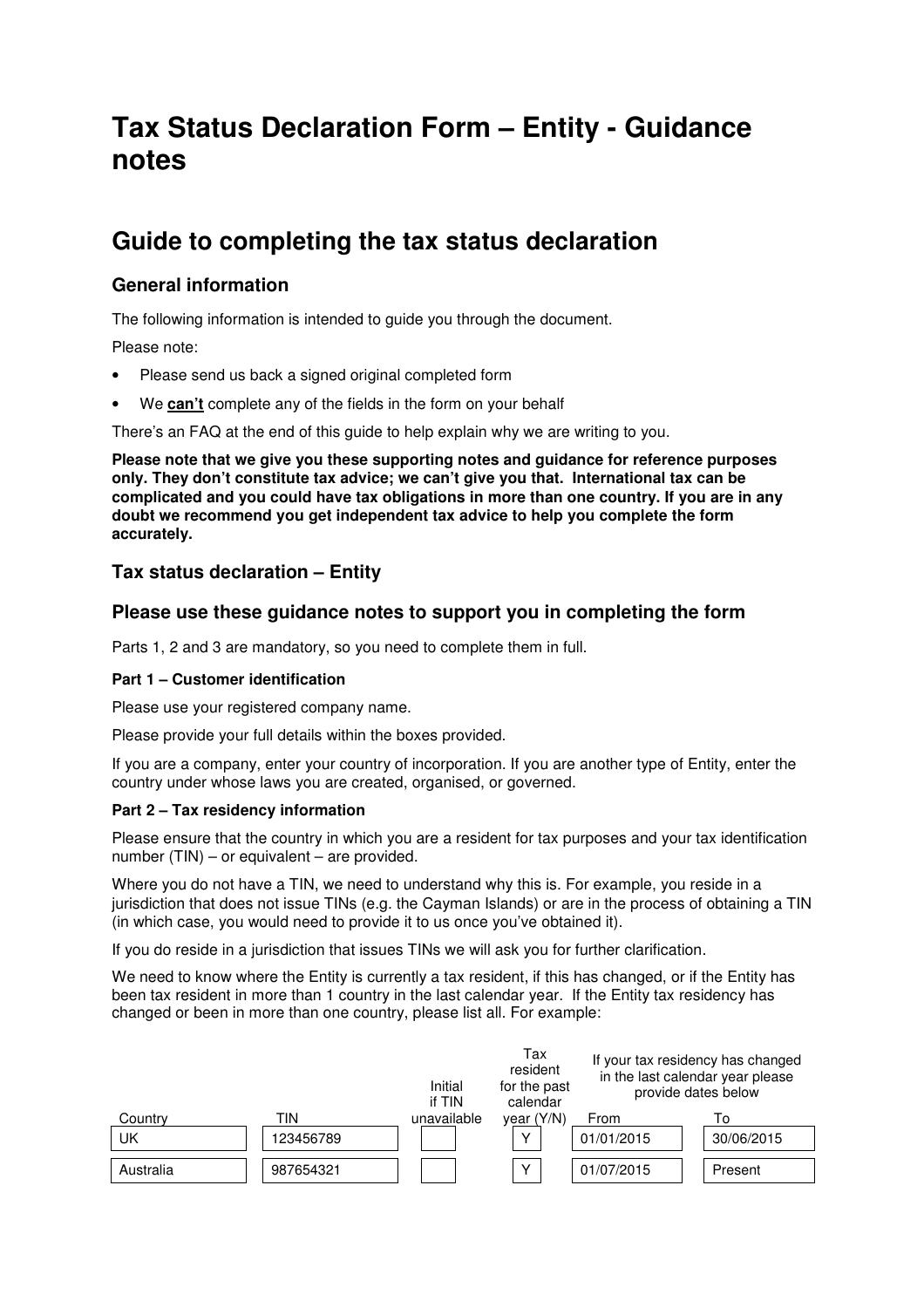#### **Part 3 – Entity certification**

#### **Specified US person:**

- An individual who is a US citizen or US resident alien
- A partnership, corporation, company, or association created or organised in the US or under the laws of the US
- An estate (other than a non-US estate), or
- A US trust

#### **Part 4 – Entity's Tax status certification**

#### **Section A – FATCA tax status certification**

#### **Foreign Financial institution**

Only complete this section if you're a foreign financial institution (An FFI is a non-US financial institution and is one or more of the following: depository institution, custodial institution, investment Entity, specified insurance company or holding company and treasury centre of a financial group)

**GIIN** - A GIIN is a "Global Intermediary Identification Number" which is issued by the Internal Revenue Service. The majority of GIINs will be issued to financial institutions as part of their FATCA registration and compliance process. An FFI will use its GIIN to establish itself for reporting purposes. For further information on GIINs see the glossary.

#### **Non-Financial Foreign Entity (NFFE)**

Only complete this section if you're a non-financial foreign Entity. An NFFE is a non US company, partnership, trust, foundation or any other legal Entity that isn't a Foreign Financial Institution.

**Active NFFE** – the Entity is not a financial institution; generally, less than 50% of such Entity's gross income for the preceding calendar year is passive income; and, less than 50% of the assets held by such Entity at any time during the preceding calendar year are assets that produce or are held for the production of passive income (see glossary for the definition of passive income). Please note that there are a number of reasons why you could be an Active NFFE. A full Active NFFE definition can be found in the glossary below.

**Passive NFFE** – the Entity is not a financial institution or an Active NFFE. Generally a Passive NFFE is an Entity that primarily earns passive income (e.g. interest, dividends, rents, royalties, etc). An Entity primarily earns passive income if more than 50% of its gross income over the last three-year period is passive income.

**Direct Reporting NFFE** – the Entity is not a financial institution; it elects to report information about its direct or indirect substantial U.S owners to the IRS. It registers with the IRS as a Direct Reporting NFFE and meets several other detailed requirements defined by the IRS.

**Sponsored Direct Reporting NFFE** – the Entity is not a financial institution; it is a Direct Reporting NFFE and where another Entity, other than a non-participating FFI, has agreed with the NFFE to act as its sponsoring Entity.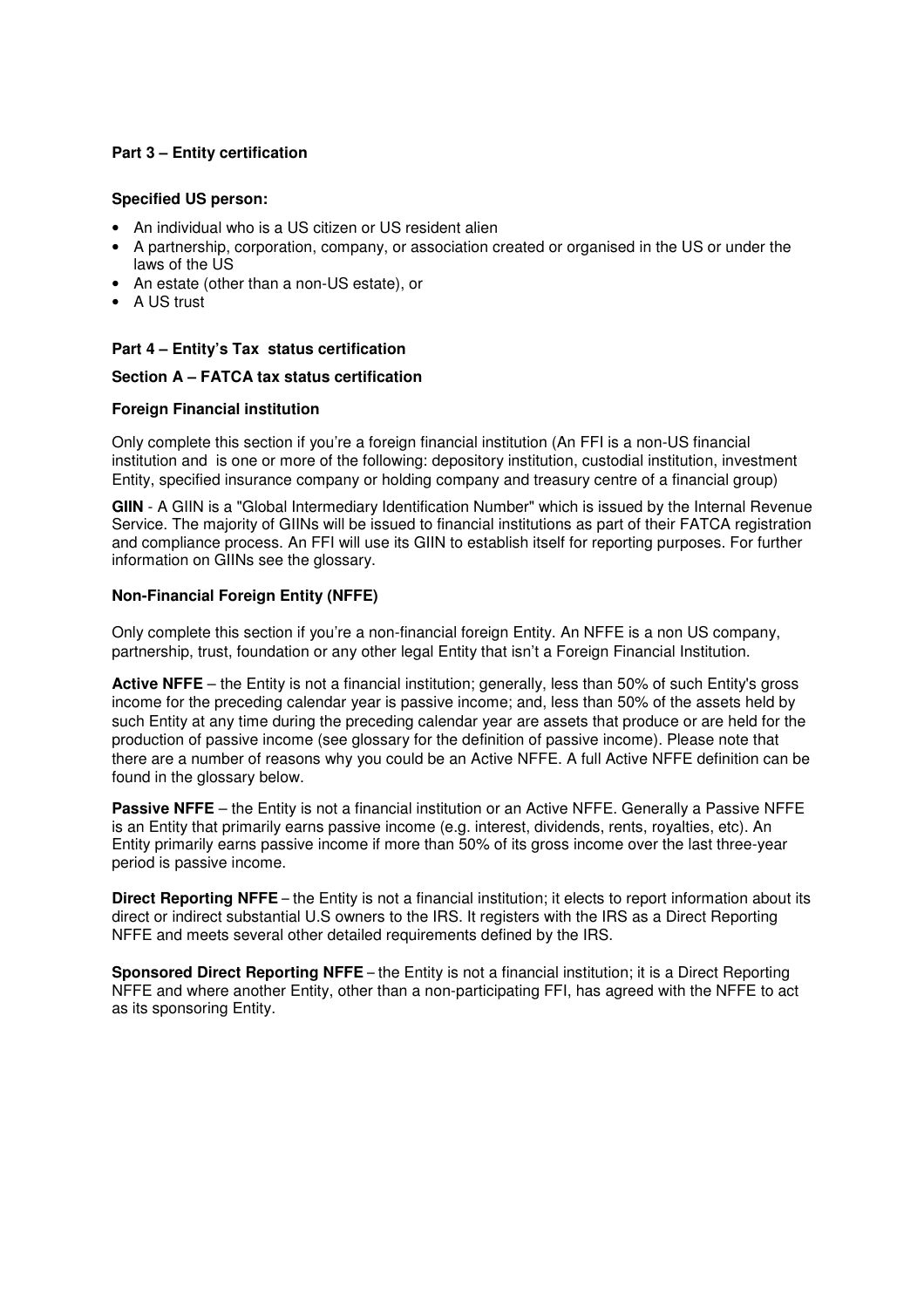#### **Section B – CRS tax status certification**

#### **(a) Investment Entity –** An Entity:

- That primarily conducts as a business one or more of the following activities or operations for or on behalf of a customer:
	- Trading in money market instruments, foreign exchange, interest rate and index instruments, transferable securities, or commodity futures trading
	- o Individual and collective portfolio management, or
	- o Otherwise investing, administering, or managing financial assets or money on behalf of other persons
- The gross income of which is primarily attributable to investing, reinvesting, or trading in financial assets, and which is managed by a depository institution, a custodial institution, a specified insurance company, or an investment Entity described above.
- **(b) Depositary institution** An Entity that accepts deposits in the ordinary course of a banking or similar business

**Custodial institution** – An Entity that holds, as a substantial portion of its business, financial assets for the account of others. A substantial portion is where the Entity's gross income attributable to the holding of financial assets and related financial services equals or exceeds 20% of the Entity's gross income during the shorter of:

- The three-year period that ends on 31 December (or the final day of a non-calendar year accounting period) prior to the year in which the determination is being made, and
- The period since it commenced business

**Specified Insurance Company** – An Entity that is an insurance company (or the holding company of an insurance company) that issues, or is obligated to make payments with respect to, a cash value insurance contract or an annuity contract.

#### **(d)-(h) NFE –** An Entity that is not a financial institution

**(d)-(g) Active NFE** - Any NFE can be an Active NFE, provided that it meets any of the criteria listed below. In summary, those criteria refer to:

- Active NFEs by reason of income and assets;
- Publicly traded NFEs;
- Governmental Entities, International Organisations, Central Banks, or their wholly owned Entities;
- Holding NFEs that are members of a nonfinancial group;
- Start-up NFEs;
- NFEs that are liquidating or emerging from bankruptcy;
- Treasury centres that are members of a nonfinancial group; or
- Non-profit NFEs.

Please note that there are a number of reasons why you could be an Active NFE. A full Active NFE definition can be found in the glossary below.

**(h) Passive NFE** - Under the CRS a "Passive NFE" means any: (i) NFE that is not an Active NFE; and (ii) an Investment Entity described in subparagraph A(6)(b)Section VIII of the CRS.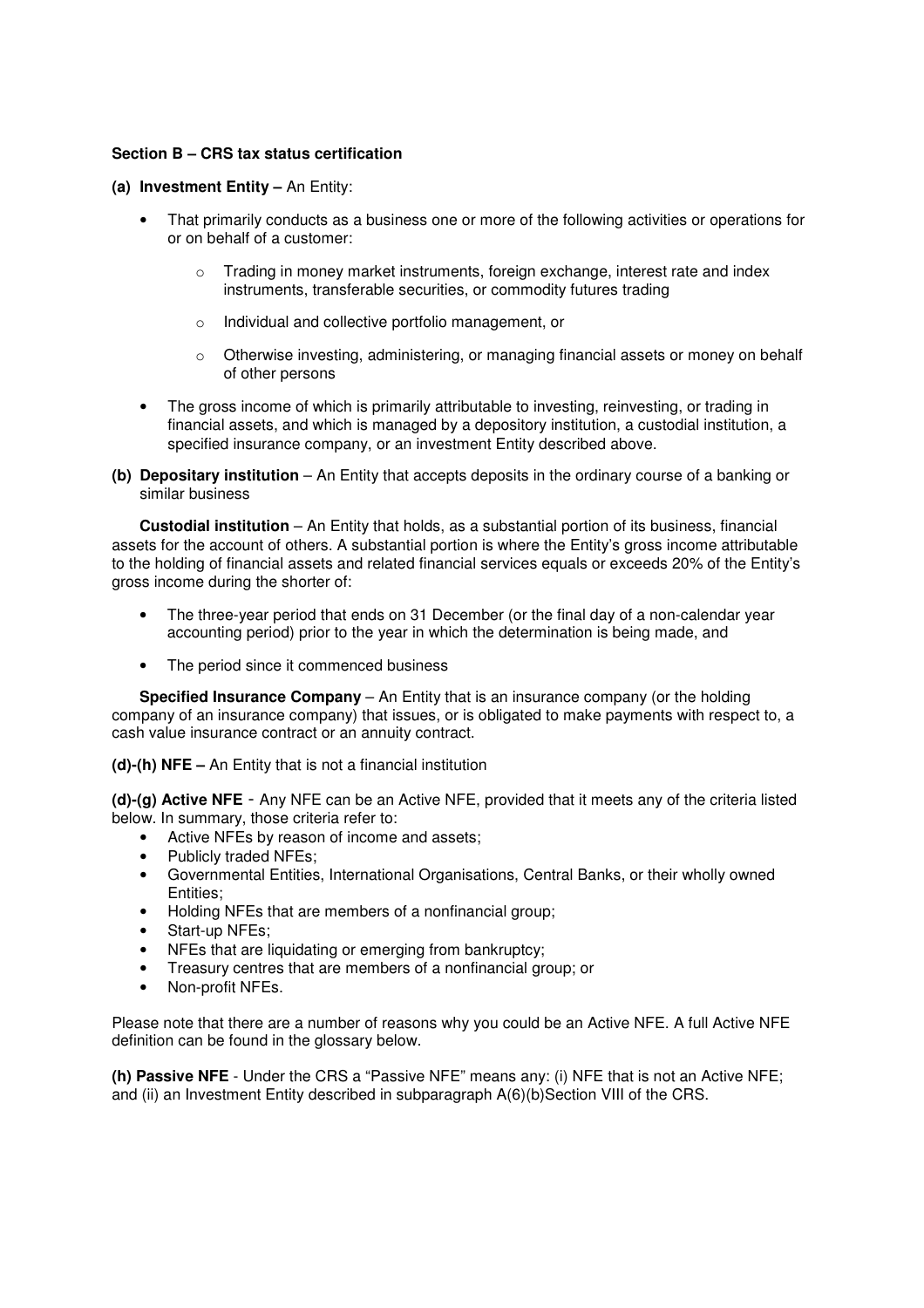#### **Section C – Controlling person(s)**

Is only to be completed if you have selected passive NFFE in section 4B

A controlling person is defined as a person who exercises, directly or indirectly, control over the account holder. In the case of a trust, the controlling person is generally:

- The settlor
- The trustees
- The protector (if any)
- The beneficiaries or class of beneficiaries, and
- Any other person exercising ultimate effective control over the trust

#### **Part 5 – Declaration and Signature**

This section is mandatory and must be signed by an individual who is listed as an authorised signatory on our records for the account and has the capacity to sign for the Entity.

#### **Additional Information**

#### **Who can certify documents?**

Your supporting documentation can be certified by any one of the following:-

- 1. A member of staff at your local branch, your relationship manager or private banking manager (if applicable)
- 2. A lawyer or solicitor who is listed on a law society or bar association website
- 3. An accountant who is listed on the Institute of Chartered Accountants or Association of Chartered Accountants website

If you choose to speak to branch staff or a relationship/private manager, please bring this document with you so they can post it all for you.

#### **Certification guidance notes: for lawyers, solicitors or accountants**

Please take a black and white copy of each page of the original document (including blank pages). Certifying each page of the copy by including:

- Certification statement(s)
	- o 'I certify that this document is a true copy of the original seen document.'
	- $\circ$  'I certify that the photograph is a true likeness of the named person.' (where photo identification is provided)
- Certifier's signature, full name (printed in capital letters) and date of certification
- Details of the certifier's position or the capacity in which they are signing
- Details of the name of the regulating body of the certifier
- Details of the certifier's registration number issued by the regulating body (if applicable)
- The certifier's contact information in case we have a query

#### **Posting the documentation**

Once you have certified the documents, please put them (including any certified translations where appropriate) in the envelope and post it back to us.

You may want to keep a copy of the documentation you send to us for your own tax records.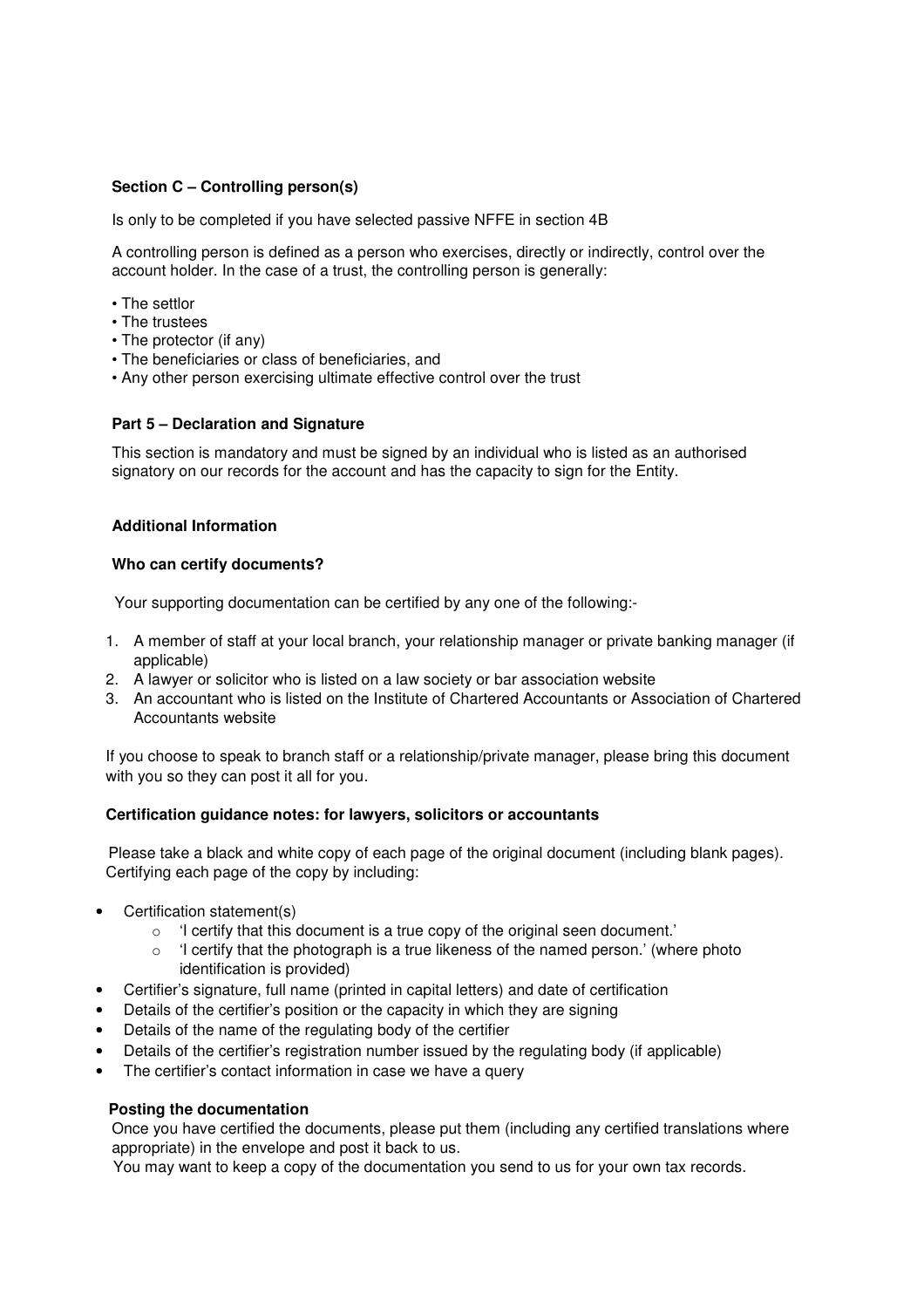## **Frequently asked questions**

#### **Why do I need to complete a tax status declaration (TSD)?**

We've a legal requirement to identify customers' tax residencies and tax statuses. This is because local tax authorities have signed international agreements to share information for tax reasons. This information can include name, address, tax number, account number(s), gross amount of interest paid/received and the balance or value of the account(s).

#### **When will I be asked to complete a tax status declaration?**

The law states that we are required to identify customers' tax residencies and tax statuses. To do this we may require new customers to complete a TSD when opening an account with us. If your circumstances change please let us know and we may require you to complete this form again. That could be changing your address, amendments to controlling persons etc.

#### **What happens if I do not provide a completed tax status declaration?**

If you don't give us the required TSD we are required under law to provide some of your details to the relevant tax authority as someone who has not replied - providing the form will help us to decide if we need to share your information or take you out of scope.

#### **When might you have to send back or reject the forms?**

Altering the documents would mean we'd have to send them back to you. For example:

- If you cross out any information, including the pre-printed text
- If you over-write any information, or use correction fluid to change the content
- If you have not completed all the mandatory sections of the form
- If you haven't submitted all the additional documentation you've been asked for
- If the person signing the form is not listed as an authorised signatory on our records for the account or does not have the capacity to sign for the Entity

## **Glossary**

**Please note that we give you these supporting notes and guidance for reference purposes only. They don't constitute tax advice; we can't give you that. International tax can be complicated and you could have tax obligations in more than one country. The definitions below are taken from the regulations, and some of the terms used are very technical in nature. If you are in any doubt we recommend you seek independent tax advice to help you complete the form accurately.**

### **Active Non-Financial Foreign Entity (NFFE)**

An "Active NFFE" means any NFFE that meets any of the following criteria:

a) Less than 50% of the NFFE's gross income for the preceding calendar year or other appropriate reporting period is passive income and less than 50% of the assets held by the NFFE during the preceding calendar year or other appropriate reporting period are assets that produce or are held for the production of passive income;

b) The stock of the NFFE is regularly traded on an established securities market or the NFFE is a related Entity of an Entity the stock of which is traded on an established securities market;

c) The NFFE is organised in a U.S. Territory and all of the owners of the payee are bona fide residents of that U.S. Territory;

d) The NFFE is a non-U.S. Government, a Government of a U.S. Territory, an international Entity, a non-U.S. central bank of issue, or an Entity wholly owned by one or more of the foregoing;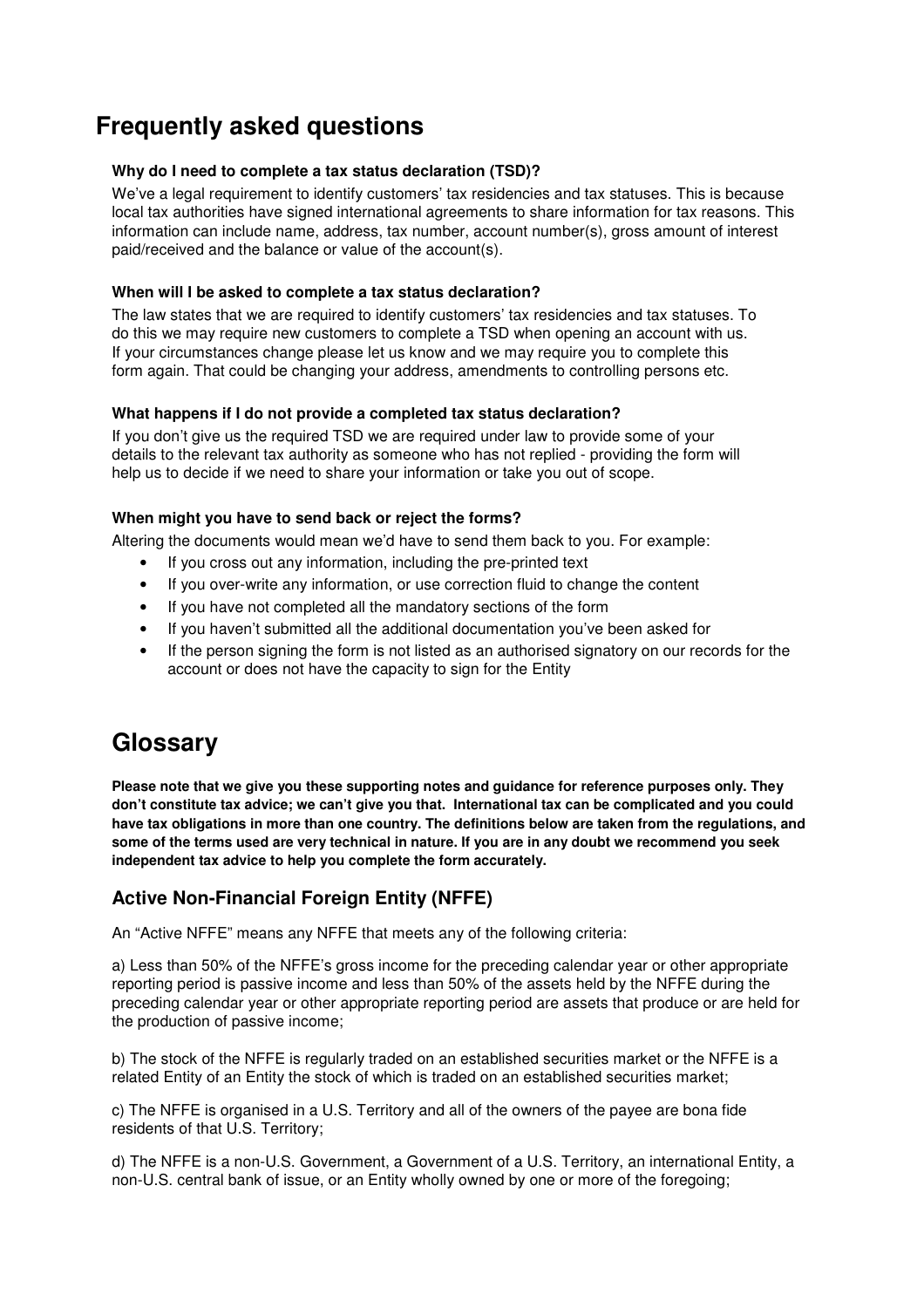e) Substantially all of the activities of the NFFE consist of holding (in whole or in part) the outstanding stock of, and providing financing and services to, one or more subsidiaries that engage in trades or businesses other than the business of a Financial Institution, except that an NFFE shall not qualify for this status if the NFFE functions (or holds itself out) as an investment fund, such as a private equity fund, venture capital fund, leveraged buyout fund or any investment vehicle whose purpose is to acquire or fund companies and then hold interests in those companies as capital assets for investment purposes;

f) The NFFE is not yet operating a business and has no prior operating history, but is investing capital into assets with the intention to operate a business other than that of a Financial Institution; provided, that the NFFE shall not qualify for this exception after the date that is 24 months after the date of the initial organisation of the NFFE;

g) The NFFE was not a Financial Institution in the past five years, and is in the process of liquidating its assets or is reorganising with the intent to continue or recommence operations in a business other than that of a Financial Institution;

h) The NFFE primarily engages in financing and hedging transactions with or for related entities that are not Financial Institutions, and does not provide financing or hedging services to any Entity that is not a related Entity, provided that the group of any such related entities is primarily engaged in a business other than that of a financial institution; or

i) The NFFE meets all of the following requirements:

- $(1)$  It is established and maintained in its country of residence exclusively for religious, charitable, scientific, artistic, cultural, or educational purposes;
- $(2)$  It is exempt from income tax in its country of residence;
- $(3)$  It has no shareholders or members who have a proprietary or beneficial interest in its income or assets;
- $(4)$  The applicable laws of the Entity's country of residence or the Entity's formation documents do not permit any income or assets of the Entity to be distributed to, or applied for the benefit of, a private person or non-charitable Entity other than pursuant to the conduct of the Entity's charitable activities, or as payment of reasonable compensation for services rendered, or as payment representing the fair market value of property which the Entity has purchased; and
- $<sup>(5)</sup>$  The applicable laws of the Entity's country of residence or the Entity's formation documents</sup> require that, upon the Entity's liquidation or dissolution, all of its assets be distributed to a Governmental Entity or other non-profit Entity, or escheat to the Government of the Entity's country of residence or any political subdivision thereof.

### **Active Non-Financial Entity (NFE)**

An Entity will be classified as Active NFE if it meets any of the following criteria:

- a) Less than 50% of the NFE's gross income for the preceding calendar year or other appropriate reporting period is passive income and less than 50% of the assets held by the NFE during the preceding calendar year or other appropriate reporting period are assets that produce or are held for the production of passive income;
- b) The stock of the NFE is regularly traded on an established securities market or the NFE is a Related Entity of an Entity the stock of which is regularly traded on an established securities market;
- c) The NFE is a Governmental Entity, an International Organisation, a Central Bank, or an Entity wholly owned by one or more of the foregoing;
- d) Substantially all of the activities of the NFE consist of holding (in whole or in part) the outstanding stock of, or providing financing and services to, one or more subsidiaries that engage in trades or